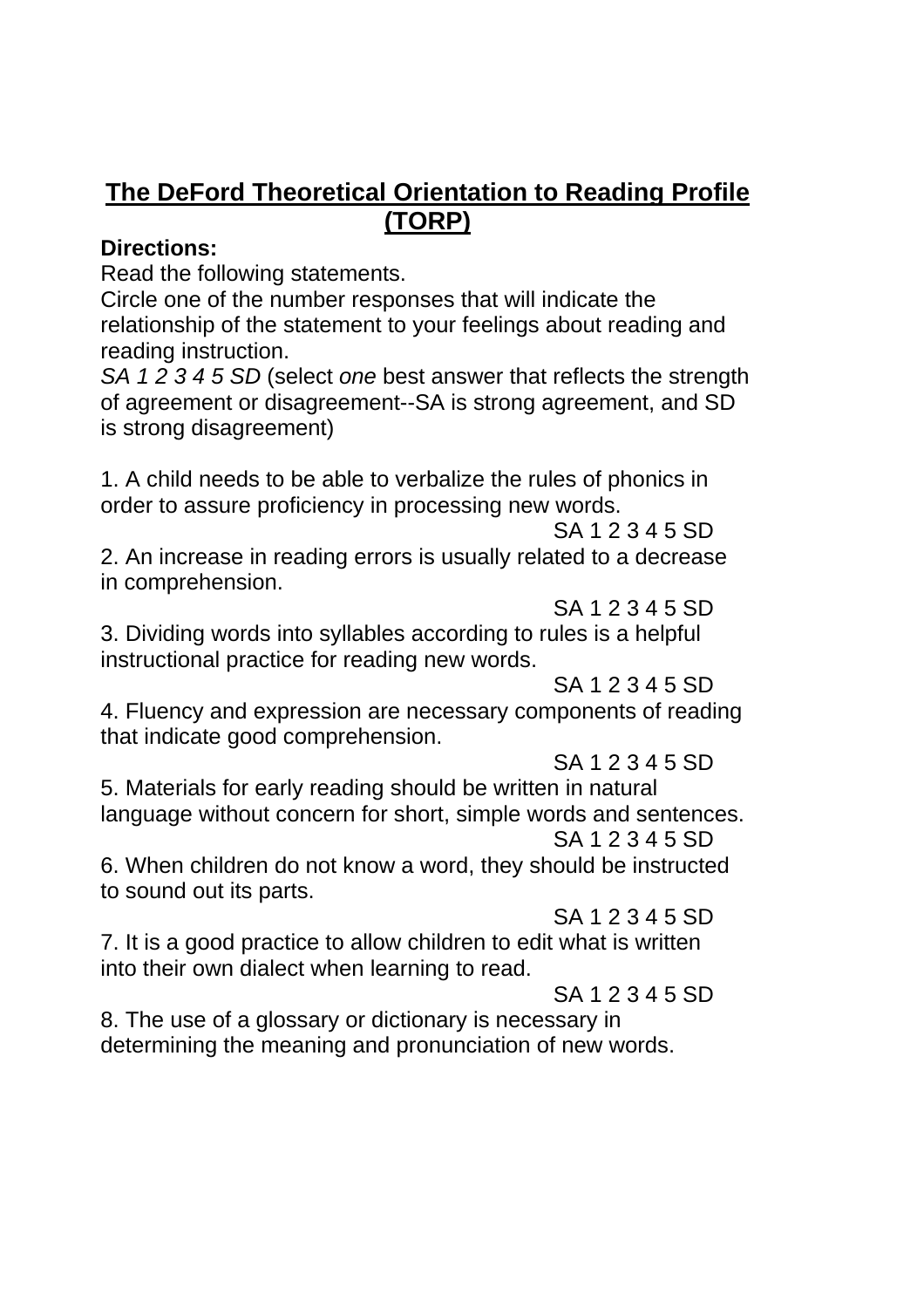SA 1 2 3 4 5 SD

9. Reversals (e. g., saying "saw" for "was") are significant problems in the teaching of reading.

SA 1 2 3 4 5 SD

10. It is good practice to correct a child as soon as an oral reading mistake is made.

SA 1 2 3 4 5 SD

11. It is important for a word to be repeated a number of times after it has been introduced to insure that it will become a part of sight vocabulary.

## SA 1 2 3 4 5 SD

12. Paying close attention to punctuation marks is necessary to understanding story content.

SA 1 2 3 4 5 SD

13. It is a sign of an ineffective reader when words and phrases are repeated.

SA 1 2 3 4 5 SD

14. Being able to label words according to grammatical function (nouns, etc.) is useful in proficient reading.

SA 1 2 3 4 5 SD

15. When coming to a word that's unknown, the reader should be encouraged to guess based upon meaning and go on.

SA 1 2 3 4 5 SD

16. Young readers need to be introduced to the root form of words (run, long) before they are asked to read inflected forms (running, longest).

SA 1 2 3 4 5 SD

17. It is not necessary for a child to know the letters of the alphabet in order to learn to read.

SA 1 2 3 4 5 SD

18. Flashcard drill with sight words is an unnecessary form of practice in reading instruction.

SA 1 2 3 4 5 SD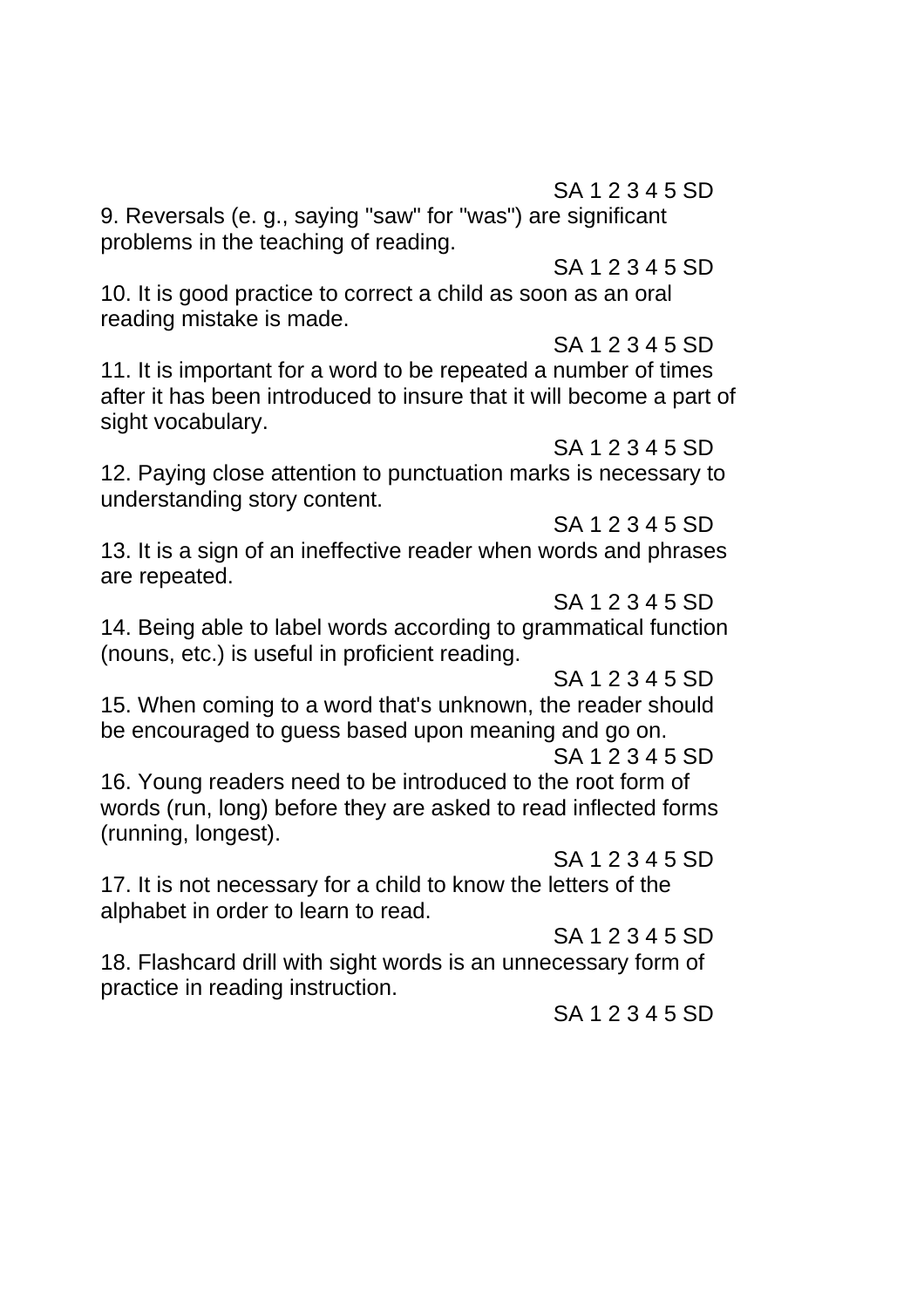19. Ability to use accent patterns in multi-syllable words (pho to graph, photography, and pho to graphic) should be developed as a part of reading instruction.

SA 1 2 3 4 5 SD

20. Controlling text through consistent spelling patterns (The fat cat ran back. The fat cat sat on a hat.) is a means by which children can best learn to read.

SA 1 2 3 4 5 SD 21. Formal instruction in reading is necessary to insure the adequate development of all skills used in reading.

SA 1 2 3 4 5 SD

22. Phonic analysis is the most important form of analysis used when meeting new words.

SA 1 2 3 4 5 SD

23. Children's initial encounters with print should focus on meaning, not upon exact graphic representation.

SA 1 2 3 4 5 SD

24. Word shapes (word configuration, b i g) should be taught in reading to aid in word recognition.

SA 1 2 3 4 5 SD

25. It is important to teach skills in relation to other skills. SA 1 2 3 4 5 SD

26. If a child says "house" for the written word "home," the response should be left uncorrected.

SA 1 2 3 4 5 SD

27. It is not necessary to introduce new words before they appear in the reading text.

SA 1 2 3 4 5 SD

28. Some problems in reading are caused by readers dropping the inflectional endings from words (e.g., jumps, jump*ed*).

SA 1 2 3 4 5 SD

Date: Score: